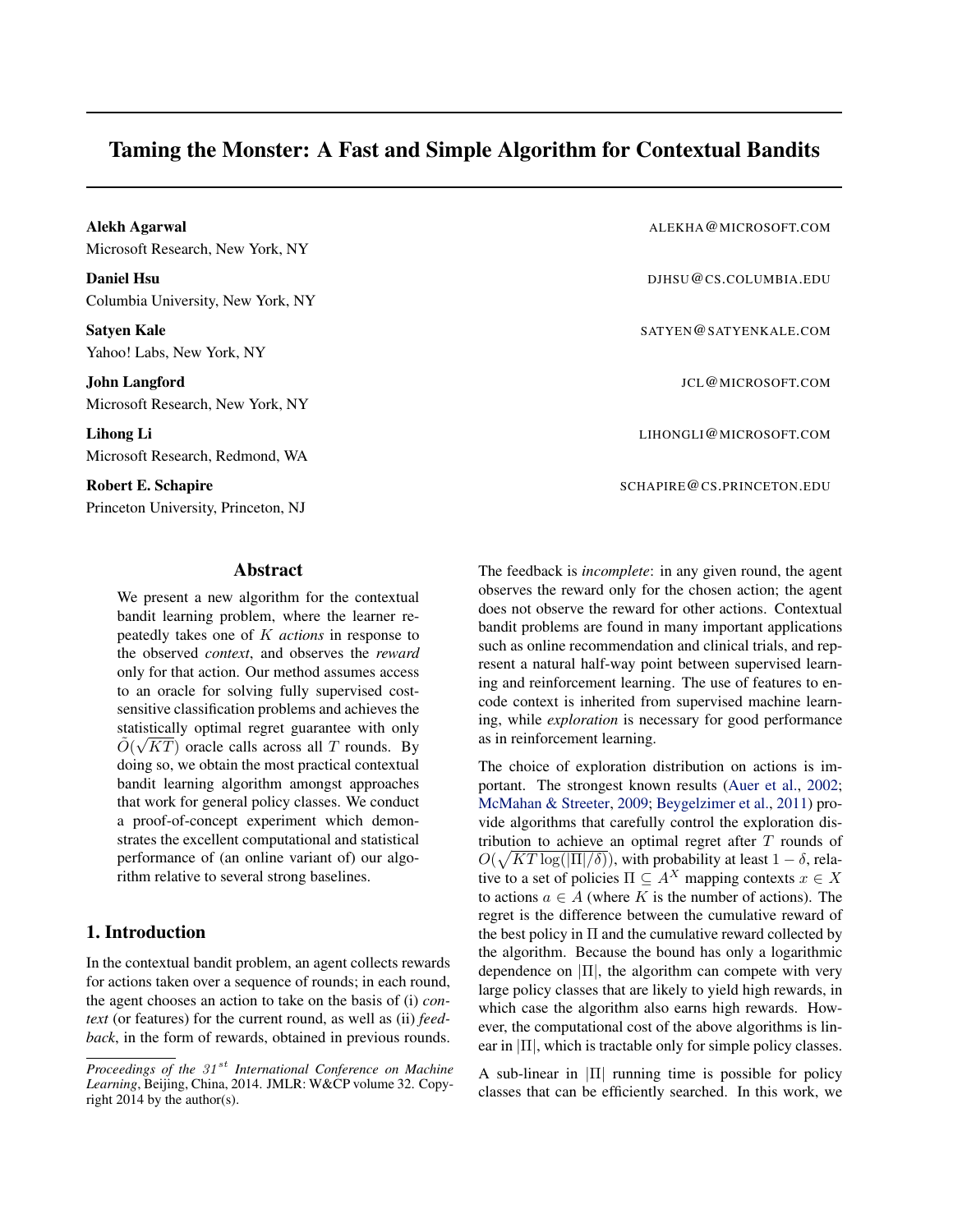use the abstraction of an optimization oracle to capture this property: given a set of context/reward vector pairs, the oracle returns a policy in Π with maximum total reward. Using such an oracle in an i.i.d. setting (formally defined in Section [2.1\)](#page-2-0), it is possible to create  $\epsilon$ -greedy [\(Sutton &](#page-8-0) [Barto,](#page-8-0) [1998\)](#page-8-0) or epoch-greedy [\(Langford & Zhang,](#page-8-0) [2007\)](#page-8-0) algorithms that run in time  $O(\log |\Pi|)$  with only a single call to the oracle per round. However, these algorithms have suboptimal regret bounds of  $O((K \log |\Pi|)^{1/3} T^{2/3})$ because the algorithms randomize uniformly over actions when they choose to explore.

The Randomized UCB algorithm of Dudík et al. [\(2011a\)](#page-8-0) achieves the optimal regret bound (up to logarithmic factors) in the i.i.d. setting, and runs in time  $poly(T, \log |\Pi|)$ with  $\tilde{O}(T^5)$  calls to the optimization oracle per round. Naively this would amount to  $\tilde{O}(T^6)$  calls to the oracle over  $T$  rounds, although a doubling trick from our analysis can be adapted to ensure only  $\tilde{O}(T^5)$  calls to the oracle are needed over all  $T$  rounds in the Randomized UCB algorithm. This is a fascinating result because it shows that the oracle can provide an exponential speed-up over previous algorithms with optimal regret bounds. However, the running time of this algorithm is still prohibitive for most natural problems owing to the  $\tilde{O}(T^5)$  scaling.

In this work, we prove the following<sup>1</sup>:

Theorem 1. *There is an algorithm for the i.i.d. contextual bandit problem with an optimal regret bound requir-* $\log\tilde{O}\left(\sqrt{\frac{KT}{\ln(|\Pi|/\delta)}}\right)$  calls to the optimization oracle over *T* rounds, with probability at least  $1 - \delta$ .

Concretely, we make  $\tilde{O}(\sqrt{KT/\ln(|\Pi|/\delta)})$  calls to the oracle with a net running time of  $\tilde{O}(T^{1.5}\sqrt{K \log |\Pi|})$ , vastly improving over the complexity of Randomized UCB. The major components of the new algorithm are (i) a new coordinate descent procedure for computing a very sparse distribution over policies which can be efficiently sampled from, and (ii) a new epoch structure which allows the distribution over policies to be updated very infrequently. We consider variants of the epoch structure that make different computational trade-offs; on one extreme we concentrate the entire computational burden on  $O(\log T)$  rounds with  $\tilde{O}(\sqrt{KT/\ln(|\Pi|/\delta)})$  oracle calls each time, while on with  $O(\sqrt{N}T/\ln(|H|/\theta))$  oracle cans each time, while on<br>the other we spread our computation over  $\sqrt{T}$  rounds with  $\tilde{O}(\sqrt{K/\ln(|\Pi|/\delta)})$  oracle calls for each of these rounds. We stress that in either case, the total number of calls to the oracle is only sublinear in  $T$ . Finally, we develop a more efficient online variant, and conduct a proof-of-concept experiment showing low computational complexity and high reward relative to several natural baselines.

Motivation and related work. The EXP4-family of algorithms [\(Auer et al.,](#page-8-0) [2002;](#page-8-0) [McMahan & Streeter,](#page-8-0) [2009;](#page-8-0) [Beygelzimer et al.,](#page-8-0) [2011\)](#page-8-0) solve the contextual bandit problem with optimal regret by updating weights (multiplicatively) over all policies in every round. Except for a few special cases [\(Helmbold & Schapire,](#page-8-0) [1997;](#page-8-0) [Beygelzimer](#page-8-0) [et al.,](#page-8-0) [2011\)](#page-8-0), the running time of such *measure-based* algorithms is generally linear in the number of policies.

In contrast, the Randomized UCB algorithm of Dudík et al. [\(2011a\)](#page-8-0) is based on a natural abstraction from supervised learning: efficiently finding a function in a rich function class that minimizes the loss on a training set. This abstraction is encapsulated in the notion of an optimization oracle, which is also used by  $\epsilon$ -greedy [\(Sutton & Barto,](#page-8-0) [1998\)](#page-8-0) and epoch-greedy [\(Langford & Zhang,](#page-8-0) [2007\)](#page-8-0).

Another class of approaches based on Bayesian updating is Thompson sampling [\(Thompson,](#page-8-0) [1933;](#page-8-0) [Li,](#page-8-0) [2013\)](#page-8-0), which often enjoys strong theoretical guarantees in expectation over the prior and good empirical performance [\(Chapelle](#page-8-0) [& Li,](#page-8-0) [2011\)](#page-8-0). Such algorithms, as well as the closely related upper-confidence bound algorithms [\(Auer,](#page-8-0) [2002;](#page-8-0) [Chu et al.,](#page-8-0) [2011\)](#page-8-0), are computationally tractable in cases where the posterior distribution over policies can be efficiently maintained or approximated. In our experiments, we compare to a strong baseline algorithm that uses this approach [\(Chu et al.,](#page-8-0) [2011\)](#page-8-0).

To circumvent the  $\Omega(|\Pi|)$  running time barrier, we restrict attention to algorithms that only access the policy class via the optimization oracle. Specifically, we use a costsensitive classification oracle, and a key challenge is to design good supervised learning problems for querying this oracle. The Randomized UCB algorithm of Dudík et al. [\(2011a\)](#page-8-0) uses a similar oracle to construct a distribution over policies that solves a certain convex program. However, the number of oracle calls in their work is prohibitively large, and the statistical analysis is also rather complex.<sup>2</sup>

Main contributions. In this work, we present a new and simple algorithm for solving a similar convex program as that used by Randomized UCB. The new algorithm is based on coordinate descent: in each iteration, the algorithm calls the optimization oracle to obtain a policy; the output is a sparse distribution over these policies. The number of iterations required to compute the distribution is small—at most  $\tilde{O}(\sqrt{Kt/\ln(|\Pi|/\delta)})$  in any round t. In fact, we present a more general scheme based on epochs and warm start in which the total number of calls to the oracle is, with high probability, just  $\tilde{O}(\sqrt{KT/\ln(|\Pi|/\delta)})$  *over all T rounds*; we prove that this is nearly optimal for a certain class of optimization-based algorithms. The algorithm is natural

<sup>&</sup>lt;sup>1</sup>Throughout this paper, we use the  $\tilde{O}$  notation to suppress dependence on logarithmic factors in  $T$  and  $K$ , as well as  $\log(|\Pi|/\delta)$  (i.e. terms which are  $O(\log \log(|\Pi|/\delta))$ .

<sup>&</sup>lt;sup>2</sup>The paper of Dudík et al. [\(2011a\)](#page-8-0) is colloquially referred to, by its authors, as the "monster paper" [\(Langford,](#page-8-0) [2014\)](#page-8-0).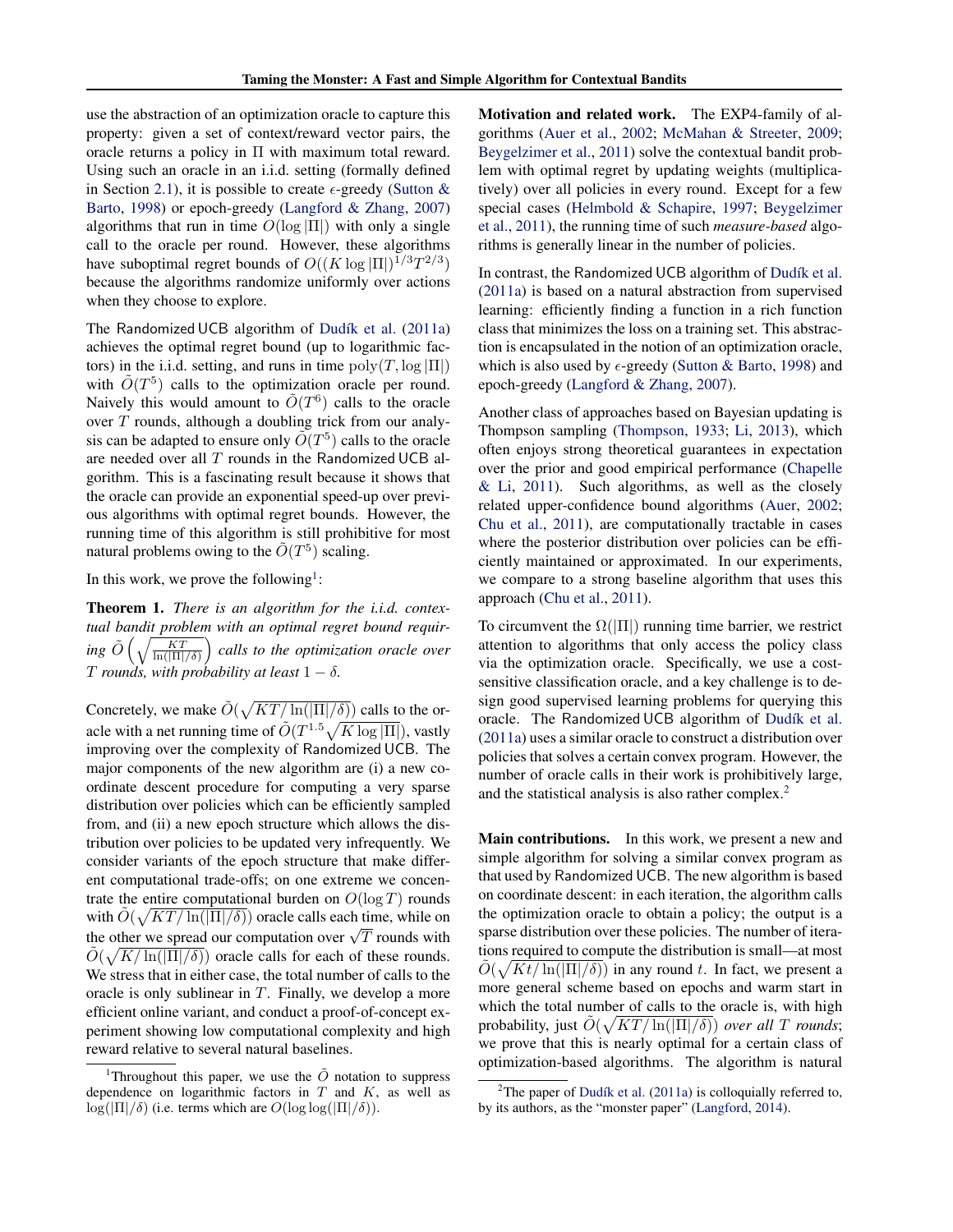<span id="page-2-0"></span>and simple to implement, and we provide an arguably simpler analysis than that for Randomized UCB. Finally, we report proof-of-concept experimental results using a variant algorithm showing strong empirical performance.

# 2. Preliminaries

In this section, we recall the i.i.d. contextual bandit setting and some basic techniques used in previous works [\(Auer](#page-8-0) [et al.,](#page-8-0) [2002;](#page-8-0) [Beygelzimer et al.,](#page-8-0) [2011;](#page-8-0) Dudík et al., [2011a\)](#page-8-0).

### 2.1. Learning Setting

Let  $A$  be a finite set of  $K$  actions,  $X$  be a space of possible contexts (*e.g.*, a feature space), and  $\Pi \subseteq A^X$  be a finite set of policies that map contexts  $x \in X$  to actions  $a \in A$ .<sup>3</sup> Let  $\Delta^{\bar{\Pi}} := \{ Q \in \mathbb{R}^{\Pi} : Q(\pi) \geq 0 \,\forall \pi \in \Pi, \, \sum_{\pi \in \Pi} Q(\pi) \leq 1 \}$ be the set of non-negative weights over policies with total weight at most one, and let  $\mathbb{R}^A_+ := \{r \in \mathbb{R}^A : r(a) \geq$  $0 \forall a \in A$  be the set of non-negative reward vectors.

Let D be a probability distribution over  $X \times [0,1]^A$ , the joint space of contexts and reward vectors; we assume actions' rewards from  $D$  are always in the interval [0, 1]. Let  $\mathcal{D}_X$  denote the marginal distribution of  $\mathcal D$  over X.

In the i.i.d. contextual bandit setting, the context/reward vector pairs  $(x_t, r_t) \in X \times [0, 1]^A$  over all rounds  $t =$  $1, 2, \ldots$  are randomly drawn independently from  $\mathcal{D}$ . In round t, the agent first observes the context  $x_t$ , then (randomly) chooses an action  $a_t \in A$ , and finally receives the reward  $r_t(a_t) \in [0,1]$  for the chosen action. The (observable) record of interaction resulting from round  $t$  is the quadruple  $(x_t, a_t, r_t(a_t), p_t(a_t)) \in X \times A \times [0, 1] \times [0, 1];$ here,  $p_t(a_t) \in [0, 1]$  is the probability that the agent chose action  $a_t \in A$ . We let  $H_t \subseteq X \times A \times [0,1] \times [0,1]$  denote the *history* (set) of interaction records in the first  $t$  rounds. We use  $\widehat{\mathbb{E}}_{x \sim H_t}$ [·] to denote expectation when a context x is uniformly chosen at random from the t contexts in  $H_t$ .

Let  $\mathcal{R}(\pi) := \mathbb{E}_{(x,r)\sim \mathcal{D}}[r(\pi(x))]$  denote the expected (instantaneous) reward of a policy  $\pi \in \Pi$ , and let  $\pi_{\star} :=$  $\arg \max_{\pi \in \Pi} \mathcal{R}(\pi)$  be a policy that maximizes the expected reward (the *optimal policy*). Let  $\text{Reg}(\pi) := \mathcal{R}(\pi_{\star}) - \mathcal{R}(\pi)$ denote the *expected (instantaneous) regret* of a policy π ∈ Π relative to the optimal policy. Finally, the (empirical cumulative) regret of the agent after  $T$  rounds is defined as  $\sum_{t=1}^{T} (r_t(\pi_\star(x_t)) - r_t(a_t)).$ 

### 2.2. Inverse Propensity Scoring

An unbiased estimate of a policy's reward  $\mathcal{R}(\pi)$  may be obtained from a history of interaction records  $H_t$  using *inverse propensity scoring* (IPS; also called *inverse proba-* *bility weighting*): the expected reward of policy  $\pi \in \Pi$  is estimated as

$$
\widehat{\mathcal{R}}_t(\pi) := \frac{1}{t} \sum_{i=1}^t \frac{r_i(a_i) \cdot \mathbb{1}\{\pi(x_i) = a_i\}}{p_i(a_i)}.
$$
 (1)

This technique can be viewed as mapping  $H_t \mapsto \text{IPS}(H_t)$ of interaction records  $(x, a, r(a), p(a))$  to context/reward vector pairs  $(x, \hat{r})$ , where  $\hat{r} \in \mathbb{R}_+^A$  is a fictitious reward vector that assigns to the chosen action  $a$  a scaled reward  $r(a)/p(a)$  (possibly greater than one), and assigns to all other actions zero rewards. We may equivalently write  $\widehat{\mathcal{R}}_t(\pi) = t^{-1} \sum_{(x,\hat{r}) \in \text{IPS}(H_t)} \hat{r}(\pi(x))$ ; it is easy to verify that  $\mathbb{E}[\hat{r}(\pi(x))|(x,r)] = r(\pi(x))$ , as  $p(a)$  is indeed the agent's probability (conditioned on  $(x, r)$ ) of picking action a. This implies  $\widehat{\mathcal{R}}_t(\pi)$  is an unbiased estimator for any history  $H_t$ .

Let  $\pi_t := \arg \max_{\pi \in \Pi} \widehat{\mathcal{R}}_t(\pi)$  denote a policy that maximizes the expected reward estimate based on inverse propensity scoring with history  $H_t$  ( $\pi_0$  can be arbitrary), and let  $\text{Reg}_t(\pi) := \mathcal{R}_t(\pi_t) - \mathcal{R}_t(\pi)$  denote *estimated regret* relative to  $\pi_t$ . Note that  $\text{Reg}_t(\pi)$  is generally *not* an unbiased estimate of  $\text{Reg}(\pi)$ , because  $\pi_t$  is not always  $\pi_{\star}$ .

#### 2.3. Optimization Oracle

One natural mode for accessing the set of policies  $\Pi$  is enumeration, but this is impractical in general. In this work, we instead only access Π via an optimization oracle which corresponds to a cost-sensitive learner. Following Dudík et al.  $(2011a)$ , we call this oracle AMO<sup>4</sup>.

Definition 1. *For a set of policies* Π*, the* arg max *oracle (*AMO*) is an algorithm, which for any sequence of context and reward vectors,*  $(x_1, r_1), (x_2, r_2), \ldots, (x_t, r_t) \in X \times$  $\mathbb{R}^A_+$ *, returns*  $\arg \max_{\pi \in \Pi} \sum_{\tau=1}^t r_\tau(\pi(x_\tau)).$ 

#### 2.4. Projections and Smoothing

In each round, our algorithm chooses an action by randomly drawing a policy  $\pi$  from a distribution over  $\Pi$ , and then picking the action  $\pi(x)$  recommended by  $\pi$  on the current context  $x$ . This is equivalent to drawing an action according to  $Q(a|x) := \sum_{\pi \in \Pi: \pi(x) = a} Q(\pi)$ ,  $\forall a \in A$ . For keeping the variance of reward estimates from IPS in check, it is desirable to prevent the probability of any action from being too small. Thus, as in previous work, we also use a smoothed projection  $Q^{\mu}(\cdot|x)$  for  $\mu \in [0, 1/K]$ ,  $Q^{\mu}(a|x) := (1 - K\mu) \sum_{\pi \in \Pi: \pi(x) = a} Q(\pi) + \mu, \forall a \in A.$ Every action has probability at least  $\mu$  under  $Q^{\mu}(\cdot|x)$ .

For technical reasons, our algorithm maintains nonnegative weights  $Q \in \Delta^{\Pi}$  over policies that sum to at

<sup>&</sup>lt;sup>3</sup>Extension to VC classes is simple using standard arguments.

<sup>4</sup>Cost-sensitive learners often need a cost instead of reward, in which case we use  $c_t = 1 - r_t$ .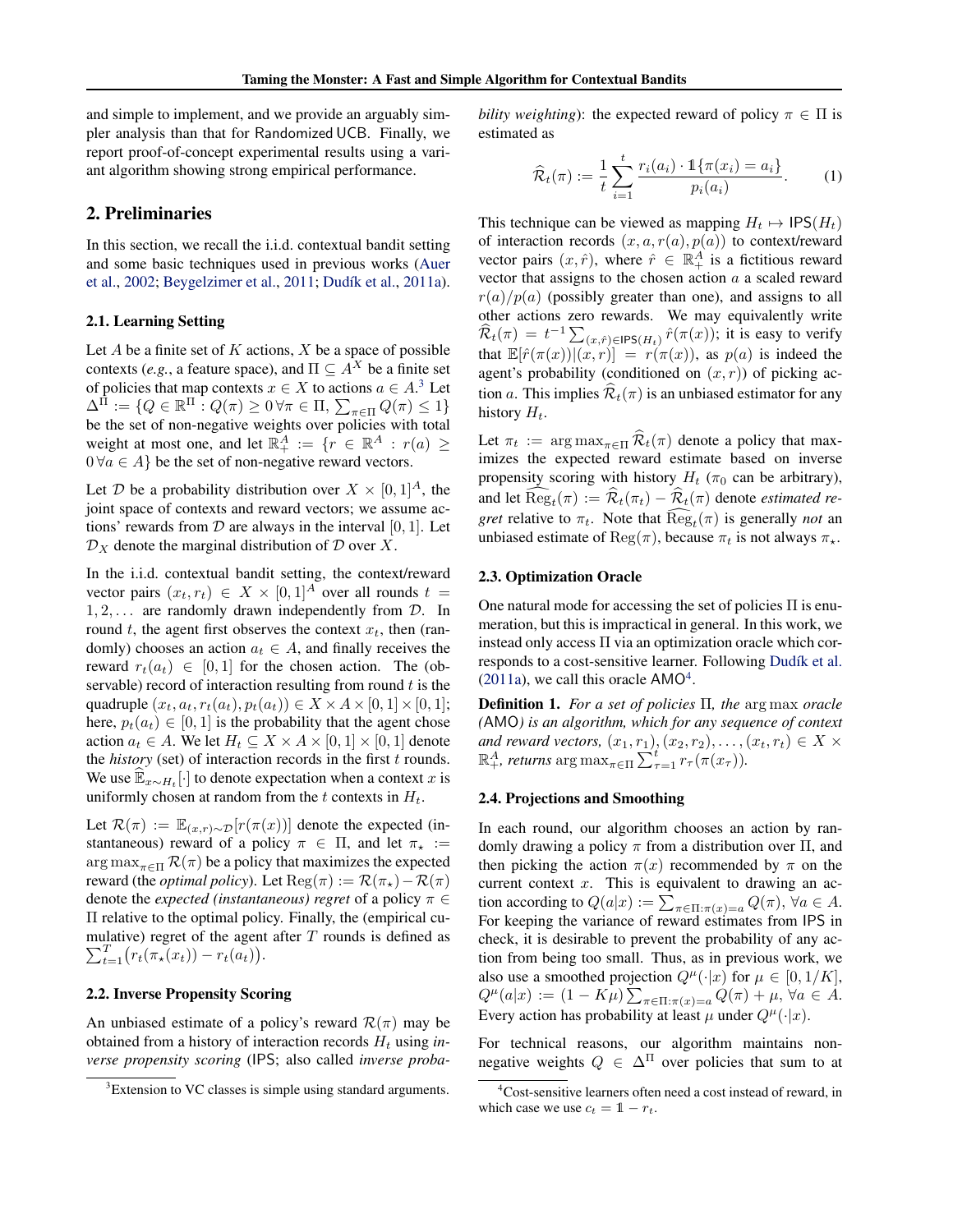<span id="page-3-0"></span>most one, but not necessarily equal to one; hence, we put any remaining mass on a default policy  $\bar{\pi} \in \Pi$  to obtain a legitimate probability distribution over policies  $\tilde{Q} = Q + (1 - \sum_{\pi \in \Pi} Q(\pi)) 1_{\bar{\pi}}$ . We then pick an action from the smoothed projection  $\tilde{Q}^{\mu}(\cdot|x)$  of  $\tilde{Q}$  as above.

# 3. Algorithm and Main Results

Our algorithm (ILOVETOCONBANDITS) is an epochbased variant of the Randomized UCB algorithm of Dudík [et al.](#page-8-0) [\(2011a\)](#page-8-0) and is given in Algorithm 1. Like Randomized UCB, ILOVETOCONBANDITS solves an optimization problem (OP) to obtain a distribution over policies to sample from (Step 7), but does so on an *epoch schedule*, *i.e.*, only on certain pre-specified rounds  $\tau_1, \tau_2, \ldots$  The only requirement of the epoch schedule is that the length of epoch m is bounded as  $\tau_{m+1} - \tau_m =$  $O(\tau_m)$ . For simplicity, we assume  $\tau_{m+1} \leq 2\tau_m$  for  $m \geq 1$ , and  $\tau_1 = O(1)$ .

The crucial step here is solving (OP). Before stating the main result, let us get some intuition about this problem. The first constraint, Eq. (2), requires the average estimated regret of the distribution Q over policies to be small, since  $b_{\pi}$  is a rescaled version of the estimated regret of policy  $\pi$ . This constraint skews our distribution to put more mass on "good policies" (as judged by our current information), and can be seen as the exploitation component of our algorithm. The second set of constraints, Eq. (3), requires the distribution Q to place sufficient mass on the actions chosen by each policy  $\pi$ , in expectation over contexts. This can be thought of as the exploration constraint, since it requires the distribution to be sufficiently diverse for most contexts. As we will see later, the left hand side of the constraint is a bound on the variance of our reward estimates for policy  $\pi$ , and the constraint requires the variance to be controlled at the level of the estimated regret of  $\pi$ . That is, we require the reward estimates to be more accurate for good policies than we do for bad ones, allowing for much more adaptive exploration than that of  $\epsilon$ -greedy style algorithms.

This problem is very similar to the one in Dudík et al. [\(2011a\)](#page-8-0), and our coordinate descent algorithm in Section 3.1 gives a constructive proof that the problem is feasible. As in Dudík et al.  $(2011a)$ , we have the following regret bound:<sup>5</sup>

Theorem 2. *Assume the optimization problem (*OP*) can be solved whenever required in Algorithm 1. With probability at least*  $1 - \delta$ *, the regret of Algorithm* 1 *(*ILOVETOCONBANDITS*) after* T *rounds is*

$$
O\left(\sqrt{KT\ln(T|\Pi|/\delta)} + K\ln(T|\Pi|/\delta)\right).
$$

Algorithm 1 Importance-weighted LOw-Variance Epoch-Timed Oracleized CONtextual BANDITS algorithm (ILOVETOCONBANDITS)

- **input** Epoch schedule  $0 = \tau_0 < \tau_1 < \tau_2 < \cdots$ , allowed failure probability  $\delta \in (0, 1)$ .
- 1: Initial weights  $Q_0 := \mathbf{0} \in \Delta^{\Pi}$ , initial epoch  $m := 1$ . Define  $\mu_m := \min\{1/2K, \sqrt{\ln(16\tau_m^2|\Pi|/\delta)/(K\tau_m)}\}$ for all  $m \geq 0$ .
- 2: for round  $t = 1, 2, \ldots$  do
- 3: Observe context  $x_t \in X$ .
- 4:  $(a_t, p_t(a_t)) := \text{Sample}(x_t, Q_{m-1}, \pi_{\tau_m-1}, \mu_{m-1}).$
- 5: Select action  $a_t$  and observe reward  $r_t(a_t) \in [0, 1]$ .
- 6: if  $t = \tau_m$  then
- 7: Let  $Q_m$  be a solution to (OP) with history  $H_t$  and minimum probability  $\mu_m$ .
- 8:  $m := m + 1$ .
- 9: end if
- 10: end for

**Optimization Problem** (OP)  
\nGiven a history 
$$
H_t
$$
 and minimum probability  $\mu_m$ , define  
\n
$$
b_{\pi} := \frac{\overline{\mathrm{Reg}}_t(\pi)}{\psi \mu_m} \text{ for } \psi := 100, \text{ and find } Q \in \Delta^{\Pi} \text{ such that}
$$
\n
$$
\sum_{\pi \in \Pi} Q(\pi) b_{\pi} \leq 2K \qquad (2)
$$
\n
$$
\forall \pi \in \Pi : \widehat{\mathbb{E}}_{x \sim H_t} \left[ \frac{1}{Q^{\mu_m}(\pi(x)|x)} \right] \leq 2K + b_{\pi}. \quad (3)
$$

#### 3.1. Solving (OP) via Coordinate Descent

We now present a coordinate descent algorithm to solve (OP). The pseudocode is given in Algorithm [2.](#page-4-0) Our analysis, as well as the algorithm itself, are based on a potential function which we use to measure progress. The algorithm can be viewed as a form of coordinate descent applied to this same potential function. The main idea of our analysis is to show that this function decreases substantially on every iteration of this algorithm; since the function is nonnegative, this gives an upper bound on the total number of iterations as expressed in the following theorem.

**Theorem 3.** Algorithm [2](#page-4-0) (with  $Q_{init} := 0$ ) halts in at most  $4\ln(1/(K\mu_m))$  $\frac{f(\mathbf{A}|\mu_m)}{\mu_m}$  iterations, and outputs a solution Q to (OP).

### 3.2. Using an Optimization Oracle

We now show how to implement Algorithm [2](#page-4-0) via AMO (c.f. Section [2.3\)](#page-2-0).

Lemma 1. *Algorithm [2](#page-4-0) can be implemented using one call to* AMO *before the loop is started, and one call for each iteration of the loop thereafter.*

*Proof.* At the very beginning, before the loop is started,

<sup>&</sup>lt;sup>5</sup>Omitted proofs and other details are given in the full version of the paper [\(Agarwal et al.,](#page-7-0) [2014\)](#page-7-0).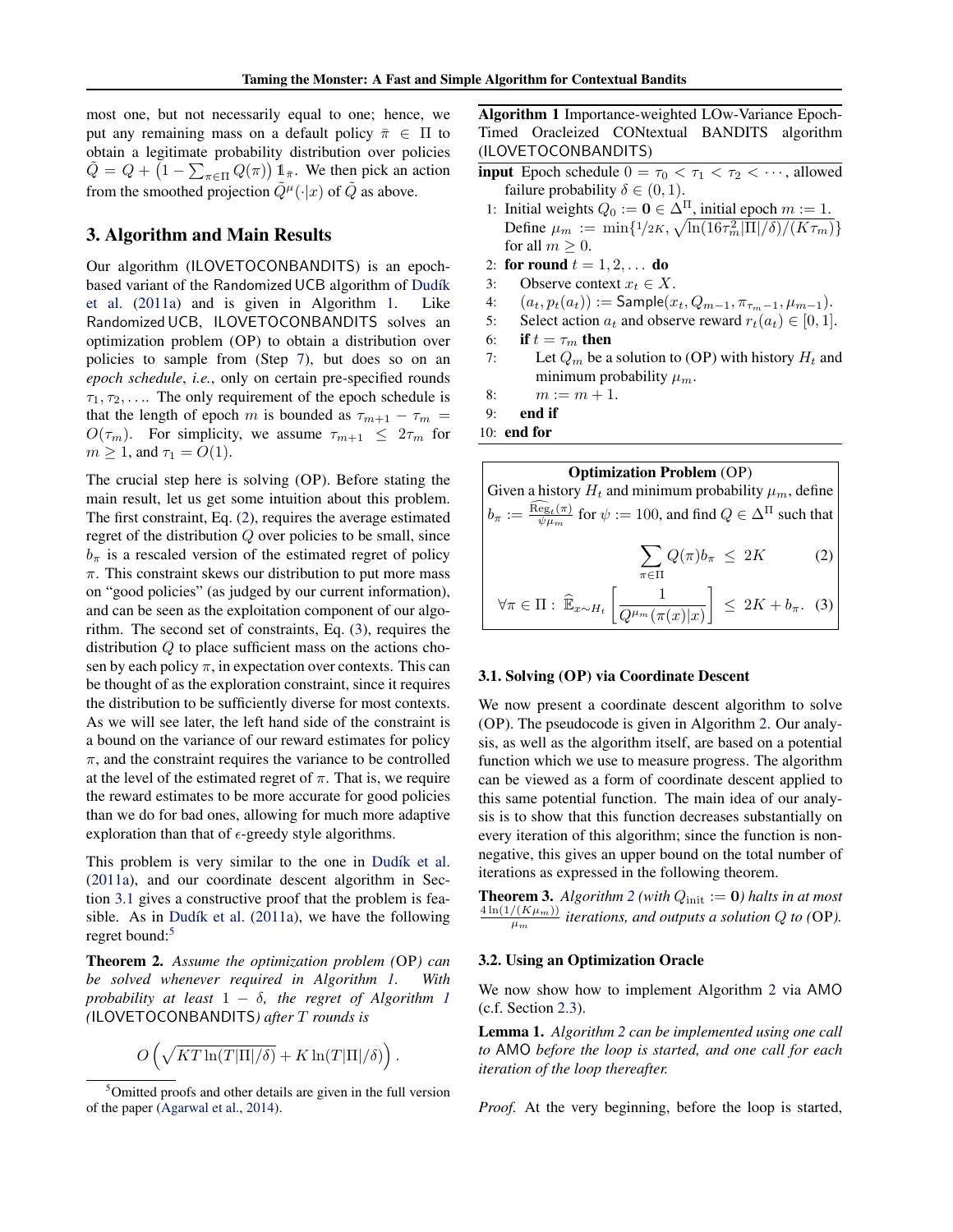<span id="page-4-0"></span>Algorithm 2 Coordinate Descent Algorithm

**Require:** History  $H_t$ , minimum probability  $\mu$ , initial weights  $Q_{\text{init}} \in \Delta^{\Pi}$ .

- 1: Set  $Q := Q_{\text{init}}$ .
- 2: loop
- 3: Define, for all  $\pi \in \Pi$ ,

$$
V_{\pi}(Q) = \widehat{\mathbb{E}}_{x \sim H_t}[1/Q^{\mu}(\pi(x)|x)]
$$
  
\n
$$
S_{\pi}(Q) = \widehat{\mathbb{E}}_{x \sim H_t}[1/(Q^{\mu}(\pi(x)|x))^2]
$$
  
\n
$$
D_{\pi}(Q) = V_{\pi}(Q) - (2K + b_{\pi}).
$$

4: if  $\sum_{\pi} Q(\pi) (2K + b_{\pi}) > 2K$  then

5: Replace  $Q$  by  $cQ$ , where

 $c := \frac{2K}{\sum_{i=1}^n C(i-i)}$  $\frac{2\pi}{\sum_{\pi} Q(\pi)(2K + b_{\pi})} < 1.$  (4)

- 6: end if
- 7: if there is a policy  $\pi$  for which  $D_{\pi}(Q) > 0$  then
- 8: Add the (positive) quantity

$$
\alpha_{\pi}(Q) = \frac{V_{\pi}(Q) + D_{\pi}(Q)}{2(1 - K\mu)S_{\pi}(Q)}
$$

to  $Q(\pi)$  and leave all other weights unchanged.

- 9: else
- 10: Halt and output the current set of weights Q.
- 11: end if
- 12: end loop

we compute the best empirical policy so far,  $\pi_t$ , by calling AMO on the sequence of historical contexts and estimated reward vectors; *i.e.*, on  $(x_\tau, \hat{r}_\tau)$ , for  $\tau = 1, 2, \ldots, t$ .

Next, we show that each iteration in the loop of Algorithm 2 can be implemented via one call to AMO. Going over the pseudocode, first note that operations involving  $Q$  in Step 4 can be performed efficiently since Q has sparse support. Note that the definitions in Step 3 don't actually need to be computed for all policies  $\pi \in \Pi$ , as long as we can identify a policy  $\pi$  for which  $D_{\pi}(Q) > 0$ . We can identify such a policy using one call to AMO as follows.

First, note that for any policy  $\pi$ , we have  $V_{\pi}(Q)$  =  $t^{-1} \sum_{\tau=1}^t 1/Q^{\mu}(\pi(x_{\tau})|x_{\tau}),$  and  $b_{\pi} = \widehat{\mathcal{R}}_t(\pi_t)/(\psi \mu) (\psi \mu t)^{-1} \sum_{\tau=1}^{t} \hat{r}_{\tau}(\pi(x_{\tau}))$ . Now consider the sequence of historical contexts and reward vectors,  $(x_{\tau}, \tilde{r}_{\tau})$  for  $\tau =$  $1, 2, \ldots, t$ , where for any action a we define

$$
\tilde{r}_{\tau}(a) := \frac{1}{t} \left( \frac{\psi \mu}{Q^{\mu}(a|x_{\tau})} + \hat{r}_{\tau}(a) \right).
$$
 (5)

Observe that  $D_{\pi}(Q) = (\psi \mu)^{-1} \sum_{\tau=1}^{t} \tilde{r}_{\tau}(\pi(x_{\tau})) +$  a constant independent of  $\pi$ . Therefore,  $\arg \max_{\pi \in \Pi} D_{\pi}(Q) =$  $\arg \max_{\pi \in \Pi} \sum_{\tau=1}^t \tilde{r}_{\tau}(\pi(x_{\tau}))$ , and hence, calling AMO once on the sequence  $(x_{\tau}, \tilde{r}_{\tau})$  for  $\tau = 1, 2, \ldots, t$ , we obtain a policy that maximizes  $D_{\pi}(Q)$ , and thereby identify a policy for which  $D_{\pi}(Q) > 0$  whenever one exists.  $\Box$ 

### 3.3. Epoch Schedule

Recalling the setting of  $\mu_m$  in Algorithm [1,](#page-3-0) Theorem [3](#page-3-0) shows that Algorithm 2 solves (OP) with  $\tilde{O}(\sqrt{Kt/\ln(|\Pi|/\delta)})$  calls to AMO in round t. Thus, if we use the epoch schedule  $\tau_m = m$  (*i.e.*, run Algorithm 2 in every round), then we get a total of  $\tilde{O}(\sqrt{KT^3/\ln(|\Pi|/\delta)})$ calls to AMO over all  $T$  rounds. This number can be dramatically reduced using a more carefully chosen epoch schedule.

**Lemma 2.** For the epoch schedule  $\tau_m := 2^{m-1}$ , the total *number of calls to* AMO *is*  $\tilde{O}(\sqrt{KT/\ln(|\Pi|/\delta)})$ .

*Proof.* The epoch schedule satisfies the requirement  $\tau_{m+1} \leq 2\tau_m$ . With this epoch schedule, Algorithm 2 is run only  $O(\log T)$  times over T rounds, leading to  $\tilde{O}(\sqrt{KT/\ln(||\Pi|/\delta)})$  total calls to AMO.  $\Box$ 

#### 3.4. Warm Start

We now present a different technique to reduce the number of calls to AMO. This is based on the observation that practically speaking, it seems terribly wasteful, at the start of a new epoch, to throw out the results of all of the preceding computations and to begin yet again from nothing. Instead, intuitively, we expect computations to be more moderate if we begin again where we left off last, *i.e.*, a "warm-start" approach. Here, when Algorithm 2 is called at the end of epoch m, we use  $Q_{\text{init}} := Q_{m-1}$  (the previously computed weights) rather than 0.

We can combine warm-start with a different epoch schedule to guarantee  $\tilde{O}(\sqrt{KT/\ln(|\Pi|/\delta)})$  total calls to AMO, spread across  $O(\sqrt{T})$  calls to Algorithm 2.

**Lemma 3.** *Define the epoch schedule*  $(\tau_1, \tau_2) := (3, 5)$ and  $\tau_m := m^2$  for  $m \geq 3$  (this satisfies  $\tau_{m+1} \leq 2\tau_m$ ). *With high probability, the warm-start variant of Algo-rithm [1](#page-3-0) makes*  $\tilde{O}(\sqrt{KT/\ln(|\Pi|/\delta)})$  *calls to* AMO *over* T *rounds and*  $O(\sqrt{T})$  *calls to Algorithm* 2.

#### 3.5. Computational Complexity

So far, we have only considered computational complexity in terms of the number of oracle calls. However, the reduction also involves the creation of cost-sensitive classification examples, which must be accounted for in the net computational cost. With some natural bookkeeping of probabilities, the computational complexity of our algorithm, modulo the oracle running time, can be made to be  $\tilde{O}(\sqrt{(KT)^3/\ln(|\Pi|/\delta)})$ . Details are given in the full version of the paper.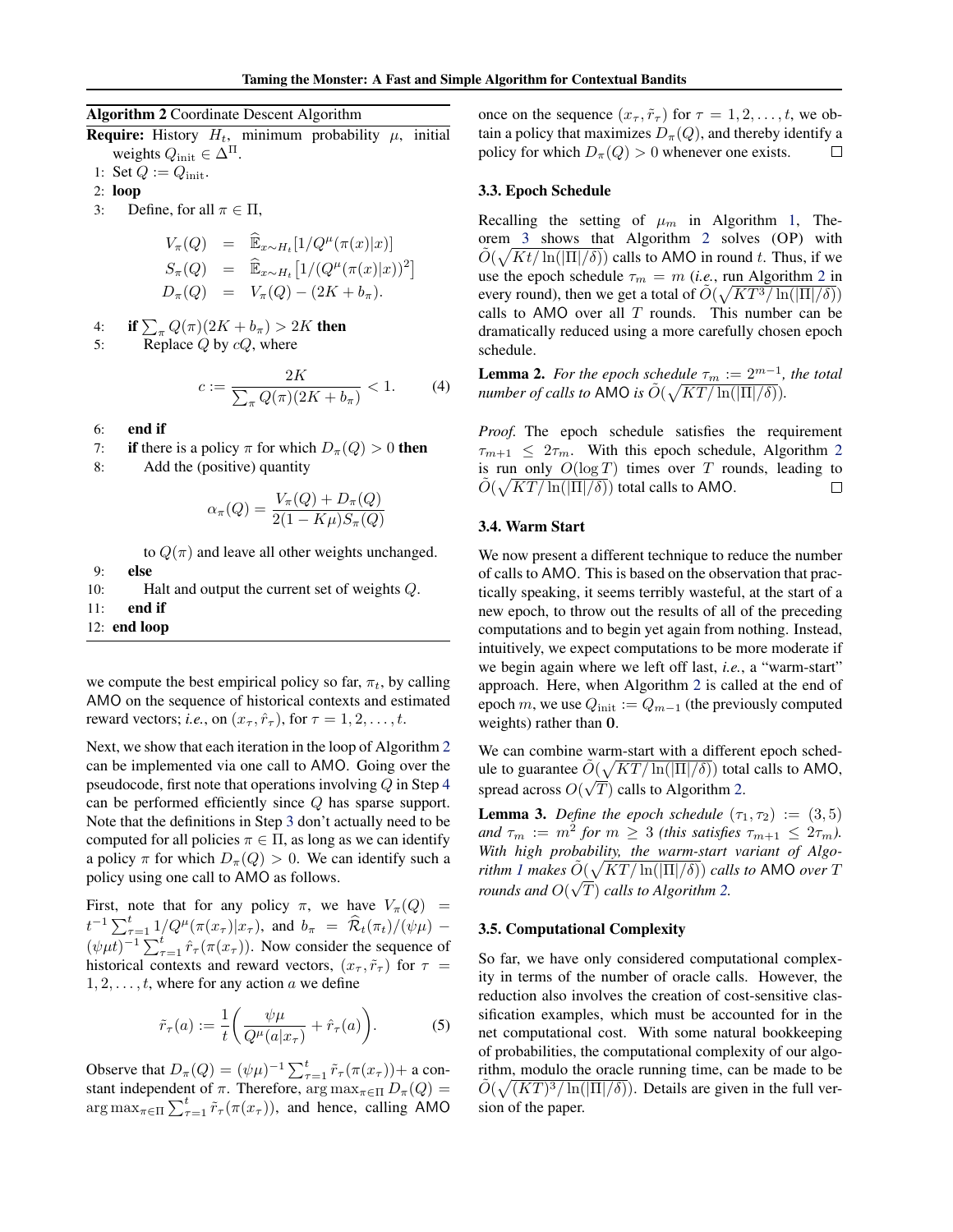### 3.6. A Lower Bound on the Support Size

An attractive feature of Algorithm [2](#page-4-0) is that the number of calls to AMO is directly related to the number of policies in the support of  $Q_m$ . For instance, with the doubling schedule of Section [3.3,](#page-4-0) Theorem [3](#page-3-0) implies that we never have non-zero weights for more than  $\frac{4 \ln(1/(K\mu_m))}{\mu_m}$  policies in epoch m. The support size of the distributions  $Q_m$  in Algorithm [1](#page-3-0) is crucial to the computational cost of sampling an action.

We now demonstrate a lower bound showing that it is not possible to construct substantially sparser distributions that also satisfy the low-variance constraint [\(3\)](#page-3-0) in the optimization problem (OP). To formally state the lower bound, for a given an epoch schedule  $(\tau_m)$ , define the following set of non-negative vectors over policies:

$$
\mathcal{Q}_m := \{ Q \in \Delta^{\Pi} : Q \text{ satisfies Eq. (3) in round } \tau_m \}.
$$

(The distribution  $Q_m$  computed by Algorithm [1](#page-3-0) is in  $Q_m$ .) Recall that  $supp(Q)$  denotes the support of  $Q$  (the set of policies where  $Q$  puts non-zero entries). We have the following lower bound on  $|\text{supp}(Q)|$ .

**Theorem 4.** *For any epoch schedule*  $0 = \tau_0 < \tau_1 < \tau_2$  $\cdots$  and any  $M \in \mathbb{N}$  sufficiently large, there exists a distri*bution* D *over*  $X \times [0, 1]^A$  *and a policy class*  $\Pi$  *such that, with probability at least*  $1 - \delta$ *,* 

$$
\inf_{\substack{m\in\mathbb{N}:\\ \tau_m\geq\tau_M/2}} \inf_{Q\in\mathcal{Q}_m} |\text{supp}(Q)| = \Omega\left(\sqrt{\frac{K\tau_M}{\ln(|\Pi|\tau_M/\delta)}}\right).
$$

In the context of our problem, this lower bound shows that the bounds in Lemma [2](#page-4-0) and Lemma [3](#page-4-0) are unimprovable, since the number of calls to AMO is at least the size of the support, given our mode of access to Π.

# 4. Regret Analysis

In this section, we outline the regret analysis for our algorithm ILOVETOCONBANDITS.

The deviations of the policy reward estimates  $\widehat{\mathcal{R}}_t(\pi)$  are controlled by (a bound on) the variance of each term in Eq. [\(1\)](#page-2-0): essentially the left-hand side of Eq. [\(3\)](#page-3-0) from (OP), except with  $\widehat{\mathbb{E}}_{x \sim H_t}$  [·] replaced by  $\mathbb{E}_{x \sim \mathcal{D}_X}$  [·]. Resolving this discrepancy is handled using deviation bounds, so Eq. [\(3\)](#page-3-0) holds with  $\mathbb{E}_{x \sim \mathcal{D}_X}[\cdot]$ , with worse right-hand side constants.

The rest of the analysis, which deviates from that of Randomized UCB, compares the expected regret  $\text{Reg}(\pi)$ of any policy  $\pi$  with the estimated regret  $\text{Reg}_t(\pi)$  using the variance constraints Eq. [\(3\)](#page-3-0):

Lemma 4 (Informally). *With high probability, for each* m *such that*  $\tau_m \geq O(K \log |\Pi|)$ *, each round t in epoch m,*  $and$  each  $\pi \in \Pi$ ,  $\text{Reg}(\pi) \leq 2\text{Reg}_t(\pi) + O(K\mu_m)$ .

This lemma can easily be combined with the constraint Eq. [\(2\)](#page-3-0) from (OP): since the weights  $Q_{m-1}$  used in any round t in epoch m satisfy  $\sum_{\pi \in \Pi} Q_{m-1}(\pi) \text{Reg}_{\tau_m-1}(\pi) \leq \psi \cdot 2K\mu_{\tau_m-1}, \text{ we}$ obtain a bound on the (conditionally) expected regret in round  $t$  using the above lemma: with high probability,  $\sum_{\pi \in \Pi} Q_{m-1} \text{Reg}(\pi) \leq O(K\mu_{m-1}).$  Summing these terms up over all  $T$  rounds and applying martingale concentration gives the bound in Theorem [2.](#page-3-0)

### 5. Analysis of the Optimization Algorithm

In this section, we give a sketch of the analysis of our main optimization algorithm for computing weights  $Q_m$  on each epoch as in Algorithm [2.](#page-4-0) As mentioned in Section [3.1,](#page-3-0) this analysis is based on a potential function.

Since our attention for now is on a single epoch  $m$ , here and in what follows, when clear from context, we drop  $m$  from our notation and write simply  $\tau = \tau_m$ ,  $\mu = \mu_m$ , etc. Let  $U_A$  be the uniform distribution over the action set A. We define the following potential function for use on epoch  $m$ :

$$
\Phi_m(Q) = \tau \mu \left( \frac{\widehat{\mathbb{E}}_x[\operatorname{RE}\left(\mathcal{U}_A || Q^\mu(\cdot \mid x)\right)]}{1 - K\mu} + \frac{\sum_{\pi \in \Pi} Q(\pi) b_\pi}{2K} \right).
$$

This function is defined for all vectors  $Q \in \Delta^{\Pi}$ . Also,  $RE(p||q)$  denotes the unnormalized relative entropy between two nonnegative vectors  $p$  and  $q$  over the action space (or any set) A: RE  $(p||q) = \sum_{a \in A} (p_a \ln(p_a/q_a) +$  $q_a - p_a$ ), which is always nonnegative. Here,  $Q^{\mu}(\cdot|x)$  denotes the "distribution" (which might not sum to 1) over A induced by  $Q^{\mu}$  for context x as given in Section [2.4.](#page-2-0) Thus, ignoring constants, this potential function is a combination of two terms: The first measures how far from uniform are the distributions induced by  $Q^{\mu}$ , and the second is an estimate of expected regret under  $Q$  since  $b_{\pi}$  is proportional to the empirical regret of  $\pi$ . Making  $\Phi_m$  small thus encourages Q to choose actions as uniformly as possible while also incurring low regret — exactly the aims of our algorithm. The constants that appear in this definition are for later mathematical convenience.

For further intuition, note that, by straightforward calculus, the partial derivative  $\partial \Phi_m / \partial Q(\pi)$  is roughly proportional to the variance constraint for  $\pi$  given in Eq. [\(3\)](#page-3-0) (up to a slight mismatch of constants). This shows that if this constraint is not satisfied, then  $\partial \Phi_m / \partial Q(\pi)$  is likely to be negative, meaning that  $\Phi_m$  can be decreased by increasing  $Q(\pi)$ . Thus, the weight vector Q that minimizes  $\Phi_m$  satisfies the variance constraint for every policy  $\pi$ . It turns out that this minimizing Q also satisfies the low regret constraint in Eq. [\(2\)](#page-3-0), and also must sum to at most 1; in other words, it provides a complete solution to our optimization problem. Algorithm [2](#page-4-0) does not fully minimize  $\Phi_m$ , but it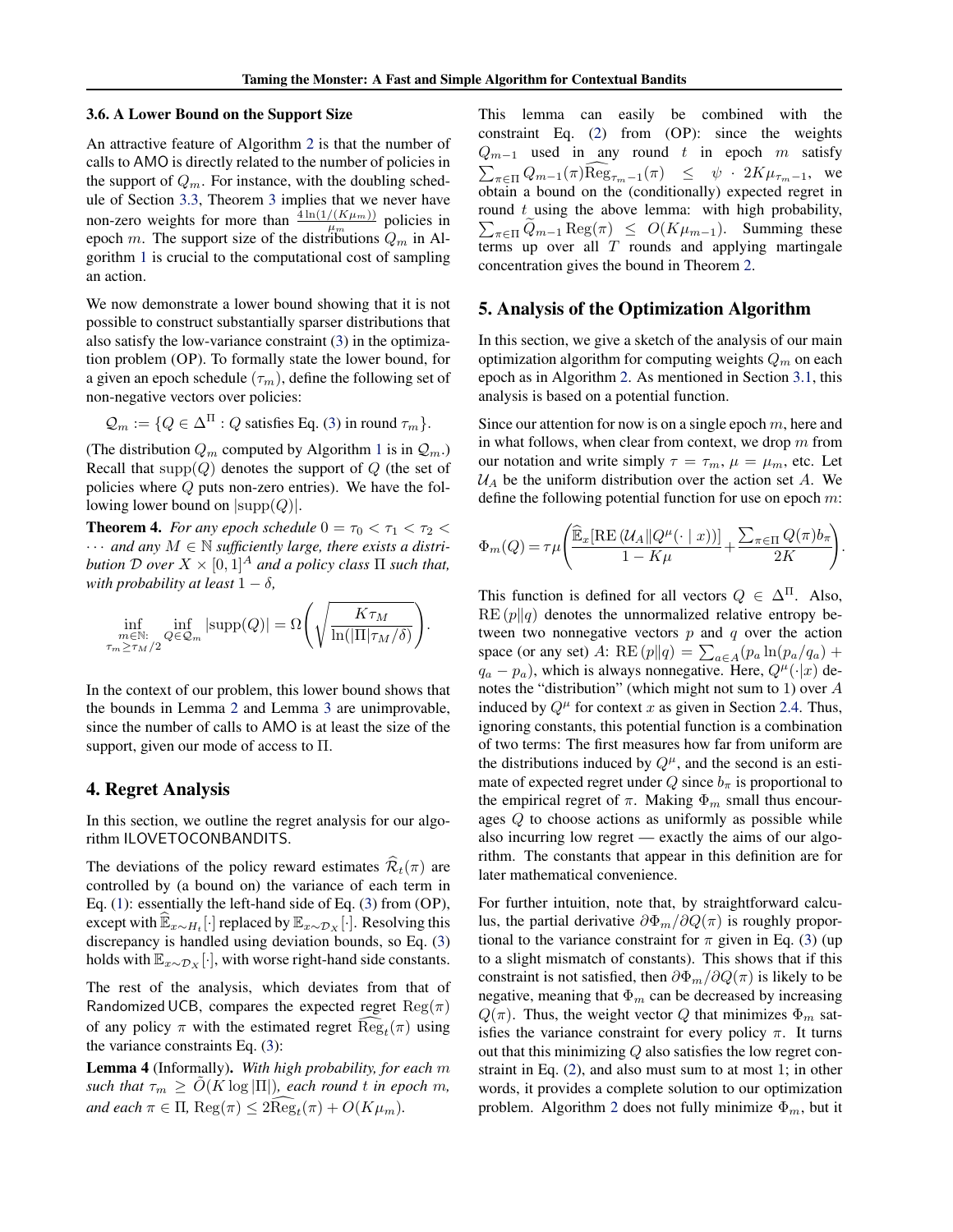is based roughly on coordinate descent. This is because in each iteration one of the weights (coordinate directions)  $Q(\pi)$  is increased. This weight is one whose corresponding partial derivative is large and negative.

To analyze the algorithm, we first argue that it is correct in the sense of satisfying the required constraints, provided that it halts.

Lemma 5. *If Algorithm [2](#page-4-0) halts and outputs a weight vector* Q*, then the constraints Eq.* [\(3\)](#page-3-0) *and Eq.* [\(2\)](#page-3-0) *must hold, and furthermore the sum of the weights*  $Q(\pi)$  *is at most* 1*.* 

What remains is the more challenging task of bounding the number of iterations until the algorithm does halt. We do this by showing that significant progress is made in reducing  $\Phi_m$  on every iteration. To begin, we show that scaling  $Q$  as in Step [4](#page-4-0) cannot cause  $\Phi_m$  to increase.

Lemma 6. *Let* Q *be a weight vector such that*  $\sum_{\pi} Q(\pi)(2K + b_{\pi}) > 2K$ , and let c be as in Eq. [\(4\)](#page-4-0). *Then*  $\Phi_m(cQ) \leq \Phi_m(Q)$ .

Next, we show that substantial progress will be made in reducing  $\Phi_m$  each time that Step [8](#page-4-0) is executed.

Lemma 7. *Let* Q *denote a set of weights and suppose, for some policy*  $\pi$ *, that*  $D_{\pi}(Q) > 0$ *. Let*  $Q'$  *be a new set of weights which is an exact copy of* Q *except that*  $Q'(\pi) = Q(\pi) + \alpha$  where  $\alpha = \alpha_{\pi}(Q) > 0$ . Then  $\Phi_m(Q) - \Phi_m(Q') \ge \tau \mu^2/(4(1 - K\mu)).$ 

So Step [4](#page-4-0) does not cause  $\Phi_m$  to increase, and Step [8](#page-4-0) causes  $\Phi_m$  to decrease by at least the amount given in Lemma 7. This immediately implies Theorem [3:](#page-3-0) for  $Q_{init} = 0$ , the initial potential is bounded by  $\tau \mu \ln(1/(K\mu))/(1 - K\mu)$ , and it is never negative, so the number of times Step [8](#page-4-0) is executed is bounded by  $4 \ln(1/(K\mu))/\mu$  as required.

#### 5.1. Epoching and Warm Start

As shown in Section [2.3,](#page-2-0) the bound on the number of iterations of the algorithm from Theorem [3](#page-3-0) also gives a bound on the number of times the oracle is called. To reduce the number of oracle calls, one approach is the "doubling trick" of Section [3.3,](#page-4-0) which enables us to bound the total combined number of iterations of Algorithm [2](#page-4-0) in the first T rounds is only  $\tilde{O}(\sqrt{KT/\ln(|\Pi|/\delta)})$ . This means that the average number of calls to the arg-max oracle is only  $\tilde{O}(\sqrt{K/(T \ln(|\Pi|/\delta))})$  per round, meaning that the oracle is called far less than once per round, and in fact, at a vanishingly low rate.

We now turn to warm-start approach of Section [3.4,](#page-4-0) where in each epoch  $m+1$  we initialize the coordinate descent algorithm with  $Q_{init} = Q_m$ , i.e. the weights computed in the previous epoch m. To analyze this, we bound how much the potential changes from  $\Phi_m(Q_m)$  at the end of epoch m to  $\Phi_{m+1}(Q_m)$  at the very start of epoch  $m+1$ . This, combined with our earlier results regarding how quickly Algorithm [2](#page-4-0) drives down the potential, we are able to get an overall bound on the total number of updates across T rounds.

**Lemma 8.** Let M be the largest integer for which  $\tau_{M+1} \leq$ T*. With probability at least* 1 − 2δ*, for all* T*, the total epoch-to-epoch increase in potential is*

$$
\sum_{m=1}^{M} (\Phi_{m+1}(Q_m) - \Phi_m(Q_m)) \le \tilde{O}\left(\sqrt{\frac{T \ln(|\Pi|/\delta)}{K}}\right),
$$

*where M is the largest integer for which*  $\tau_{M+1} \leq T$ *.* 

This lemma, along with Lemma 7 can be used to further establish Lemma [3.](#page-4-0) We only provide an intuitive sketch here, with the details deferred to the appendix. As we observe in Lemma 8, the total amount that the potential increases across T rounds is at most  $\tilde{O}(\sqrt{T \ln(|\Pi|/\delta)/K})$ . On the other hand, Lemma  $7$  shows that each time  $Q$  is updated by Algorithm [2](#page-4-0) the potential decreases by at least  $\Omega(\ln(|\Pi|/\delta)/K)$  (using our choice of  $\mu$ ). Therefore, the total number of updates of the algorithm totaled over all T rounds is at most  $\tilde{O}(\sqrt{KT/\ln(|\Pi|/\delta)})$ . For instance, if we use  $(\tau_1, \tau_2) := (3, 5)$  and  $\tau_m := m^2$  for  $m \geq 3$ , then the use  $(\tau_1, \tau_2) := (3, 5)$  and  $\tau_m := m$  for  $m \ge 3$ , then the Q is only updated about  $\sqrt{T}$  times over T rounds; on each of those rounds, Algorithm [2](#page-4-0) requires  $\tilde{O}(\sqrt{K/\ln(|\Pi|/\delta)})$ iterations, on average, giving the claim in Lemma [3.](#page-4-0)

# 6. Experimental Evaluation

In this section we evaluate a variant of Algorithm [1](#page-3-0) against several baselines. While Algorithm [1](#page-3-0) is significantly more efficient than many previous approaches, the overall computational complexity is still at least  $\tilde{O}((KT)^{1.5})$  plus the total cost of the oracle calls, as discussed in Section [3.5.](#page-4-0) This is markedly larger than the complexity of an ordinary supervised learning problem where it is typically possible to perform an  $O(1)$ -complexity update upon receiving a fresh example using online algorithms.

A natural solution is to use an *online* oracle that is stateful and accepts examples one by one. An online cost-sensitive classification (CSC) oracle takes as input a weighted example and returns a predicted class (corresponding to one of  $K$  actions in our setting). Since the oracle is stateful, it remembers and uses examples from all previous calls in answering questions, thereby reducing the complexity of each oracle invocation to  $O(1)$  as in supervised learning. Using several such oracles, we can efficiently track a distribution over good policies and sample from it. We detail this approach (which we call Online Cover) in the full version of the paper. The algorithm maintains a uniform distribution over a fixed number  $n$  of policies where  $n$  is a parameter of the algorithm. Upon receiving a fresh example, it updates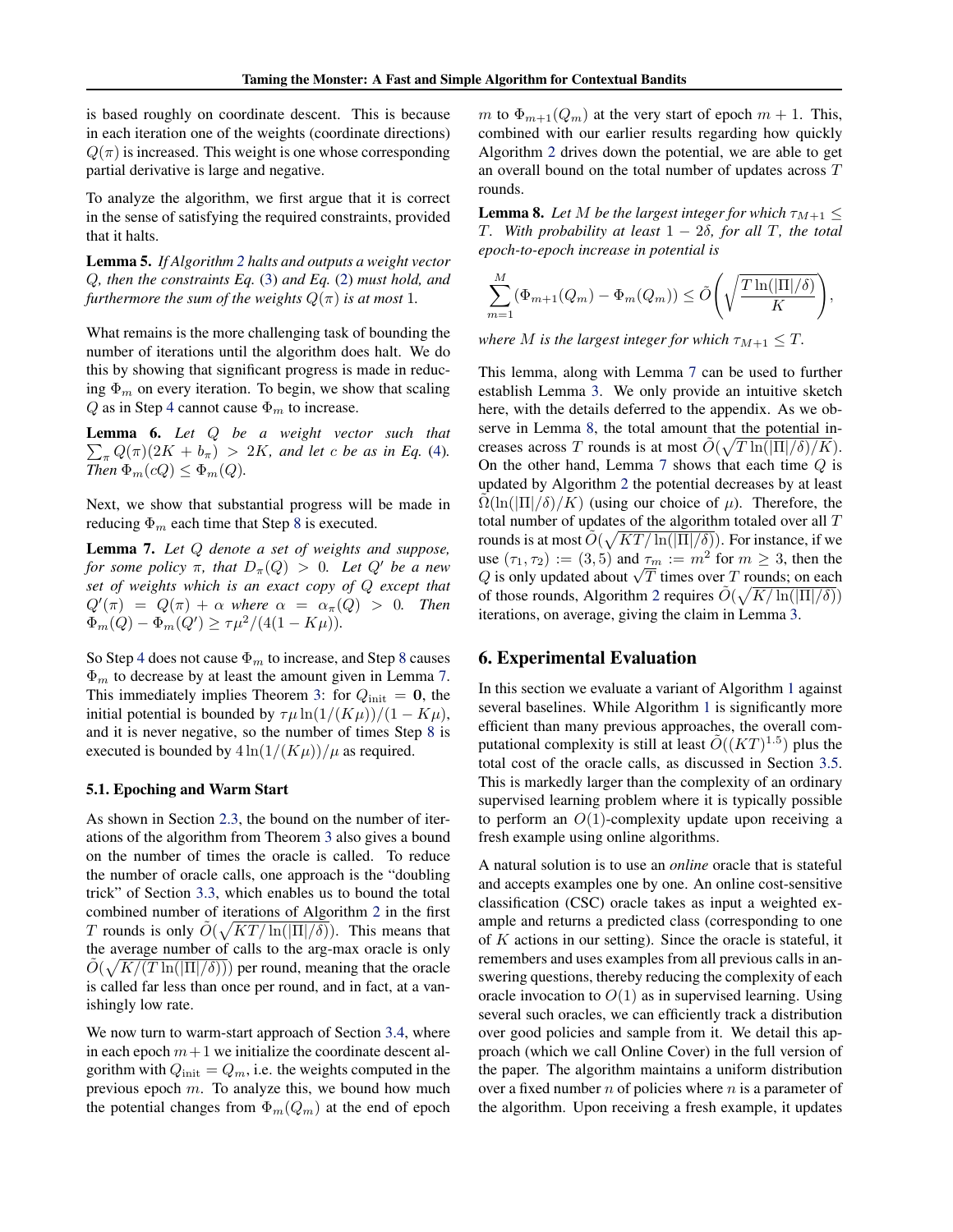<span id="page-7-0"></span>

| <b>Algorithm</b> | $\epsilon$ -greedy | Explore-first         | Bagging   | LinUCB                  | <b>Online Cover</b> | Supervised |
|------------------|--------------------|-----------------------|-----------|-------------------------|---------------------|------------|
| <b>P.V. Loss</b> | 0.148              | 0.081                 | $0.059\,$ | 9.128                   | $\,0.053\,$         | 0.051      |
| <b>Searched</b>  | $0.1 = \epsilon$   | $2 \times 10^5$ first | 16 bags   | $103$ dim, minibatch-10 | cover $n=1$         | nothing    |
| <b>Seconds</b>   |                    |                       | 275       | $212 \times 10^{3}$     |                     | 5.3        |

| Table 1. Progressive validation loss, best hyperparameter values, and running times of various algorithm on RCV1. |  |  |
|-------------------------------------------------------------------------------------------------------------------|--|--|
|                                                                                                                   |  |  |

all *n* policies with the suitable CSC examples (Eq.  $(5)$ ). The specific CSC oracle we use is a reduction to squared-loss regression (Algorithms 4 and 5 of [Beygelzimer & Langford](#page-8-0) [\(2009\)](#page-8-0)) which is amenable to online updates. Our implementation is included in Vowpal Wabbit.<sup>6</sup>

Due to lack of public datasets for contextual bandit problems, we use a simple supervised-to-contextual-bandit transformation (Dudík et al., [2011b\)](#page-8-0) on the CCAT document classification problem in RCV1 [\(Lewis et al.,](#page-8-0) [2004\)](#page-8-0). This dataset has 781265 examples and 47152 TF-IDF features. We treated the class labels as actions, and one minus 0/1-loss as the reward. Our evaluation criteria is progressive validation [\(Blum et al.,](#page-8-0) [1999\)](#page-8-0) on 0/1 loss. We compare several baseline algorithms to Online Cover; all algorithms take advantage of linear representations which are known to work well on this dataset. For each algorithm, we report the result for the best parameter settings (shown in Table 6).

- 1.  $\epsilon$ -greedy [\(Sutton & Barto,](#page-8-0) [1998\)](#page-8-0) explores randomly with probability  $\epsilon$  and otherwise exploits.
- 2. Explore-first is a variant that begins with uniform exploration, then switches to an exploit-only phase.
- 3. A less common but powerful baseline is based on bagging: multiple predictors (policies) are trained with examples sampled with replacement. Given a context, these predictors yield a distribution over actions from which we can sample.
- 4. LinUCB [\(Auer,](#page-8-0) [2002;](#page-8-0) [Chu et al.,](#page-8-0) [2011\)](#page-8-0) has been quite effective in past evaluations [\(Li et al.,](#page-8-0) [2010;](#page-8-0) [Chapelle](#page-8-0)  $&$  Li, [2011\)](#page-8-0). It is impractical to run "as is" due to high-dimensional matrix inversions, so we report results for this algorithm after reducing to 1000 dimensions via random projections. Still, the algorithm required 59 hours<sup>7</sup>. An alternative is to use diagonal approximation to the covariance, which runs substantially faster ( $\approx$ 1 hour), but gives a worse error of 0.137.
- 5. Finally, our algorithm achieves the best loss of 0.0530. Somewhat surprisingly, the minimum occurs for us

with a cover set of size 1—apparently for this problem the small decaying amount of uniform random sampling imposed is adequate exploration. Prediction performance is similar with a larger cover set.

All baselines except for LinUCB are implemented as a simple modification of Vowpal Wabbit. All reported results use default parameters where not otherwise specified. The contextual bandit learning algorithms all use a doubly robust reward estimator instead of the importance weighted estimators used in our analysis (Dudík et al., [2011b\)](#page-8-0).

Because RCV1 is actually a fully supervised dataset, we can apply a fully supervised online multiclass algorithm to solve it. We use a simple one-against-all implementation to reduce this to binary classification, yielding an error rate of 0.051 which is competitive with the best previously reported results. This is effectively a lower bound on the loss we can hope to achieve with algorithms using only partial information. Our algorithm is less than 2.3 times slower and nearly achieves the bound. Hence on this dataset, very little further algorithmic improvement is possible.

# 7. Conclusions

In this paper we have presented the first practical algorithm to our knowledge that attains the statistically optimal regret guarantee and is computationally efficient in the setting of general policy classes. A remarkable feature of the algorithm is that the total number of oracle calls over all  $T$ rounds is sublinear—a remarkable improvement over previous works in this setting. We believe that the online variant of the approach which we implemented in our experiments has the right practical flavor for a scalable solution to the contextual bandit problem. In future work, it would be interesting to directly analyze the Online Cover algorithm.

#### Acknowledgements

We thank Dean Foster and Matus Telgarsky for helpful discussions. Part of this work was completed while DH and RES were visiting Microsoft Research.

# References

Agarwal, Alekh, Hsu, Daniel, Kale, Satyen, Langford, John, Li, Lihong, and Schapire, Robert E. Taming the

 $<sup>6</sup>$ http://hunch.net/~vw. The implementation is in the</sup> file cbify.cc and is enabled using --cover.

<sup>&</sup>lt;sup>7</sup>The linear algebra routines are based on Intel MKL package.